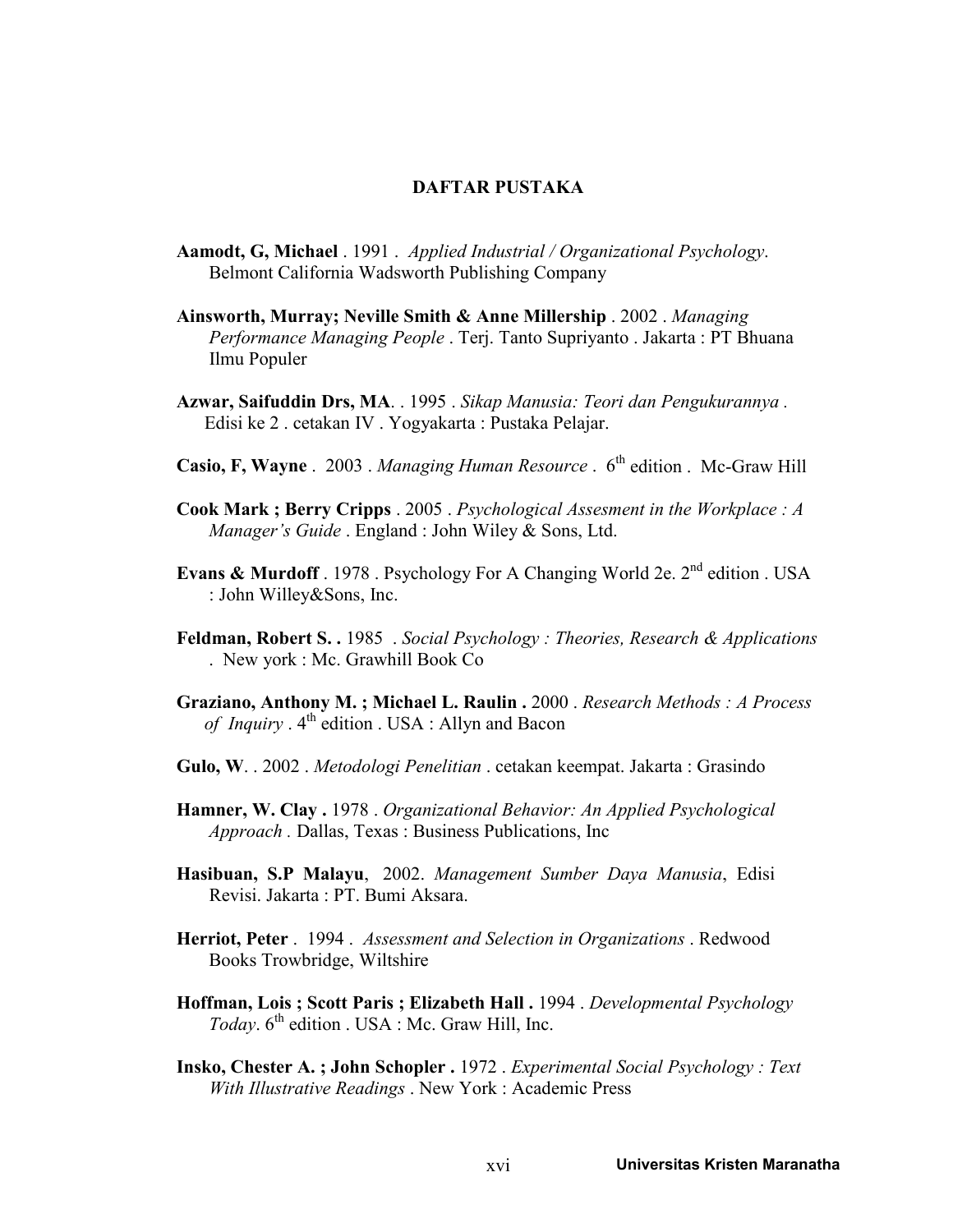- Jewell, L.N. & Marc Siegall . 1989 . Psikologi Indutri/ Organisasi Modern. Psikologi Terapan untuk Memecahkan Berbagai Masalah di Tempat Kerja, Perusahaan, Industri dan Organisasi . terj. A Hadyana Pudjaatmaka & Meitasari . edisi 2 . Jakarta : Penerbit Arcan
- Kartono, Kartini DR . 1981 . Psikologi Sosial Untuk Manajemen Perusahaan & Industri . Jakarta : PT. Raja Grafindo Persada
- Kreitner Robert & Angelo Kinicki . 2001 . Organizational behavior .  $5<sup>th</sup>$  edition . New York : McGraw Hill Companies.
- Maier, Norman R. . 1965 . Psychology In Industry . 3<sup>rd</sup> edition. USA: Houghton Mifflin Company.
- Mondy & Noe . 2002 . Human Resource Management .  $8<sup>th</sup>$  edition . Prentice Hall
- Mussen, Paul Henry; John Janeway Conger ; Jerome Kagan ; James Geiwitz . 1979 . Psychological Development : A Life Span Approach . New York : Harper&Raw, Publisher
- **Robbins, Stephen P**. 2001. Organizational Behavior .  $9<sup>th</sup>$  edition . New Jersey : Prentice Hall International, Upper Saddle River, Inc
- Seagel Sidney . 1997 . Statistik Non Parametrik untuk Ilmu-Ilmu Sosial . Jakarta : PT Gramedia Pustaka Utama
- Spencer Lyle M., JR, PhD; Signe M. Spencer . 1993 . Competence at Work: Model For Superior Performance. Canada: John Wiley & Sons, Inc.
- Schermerhorn, John R. . 1996. Management .  $5<sup>th</sup>$  edition . USA : John Wiley & Sons. Inc
- Schultz, Duane P. & Sydney Ellen Schultz. 1994 . Psychology and Work Today : An Introduction to Industrial and Organizational Psychology .  $6<sup>th</sup>$  edition. New York : Macmillan
- Timpe, A. Dale . 1991 . Memotivasi Pegawai . Terj. Soesanto Boedidarmo . edisi 4 . Jakarta : Elex Media Komputindo
- Werther, William B., JR & Keith Davis . 1996 . Human Resources And Personnel Management. Fifth Edition. United States of America: McGraw-Hill Companies, Inc